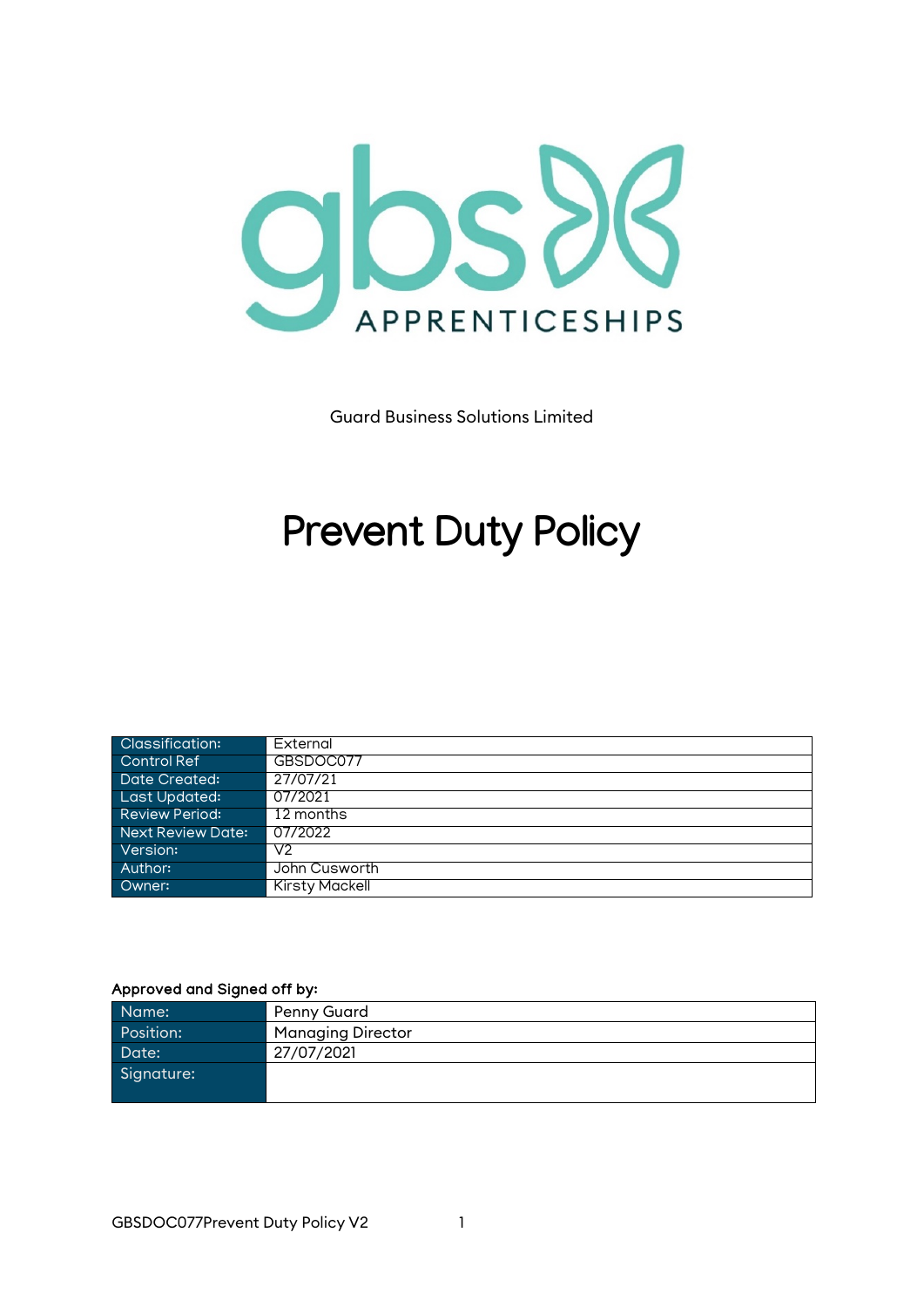This document incorporates how we will as a business:

- Have a legal responsibility to fulfil the Prevent Duty Statement reference 1,6
- Protect apprentices and employees from radicalising influences reference – 6,2,3
- Ensure apprentices and employees are resilient to extreme narratives reference -6,2,3
- Identify changes in behaviour of apprentices and employees reference – 6,3
- Deal with any issues raised by apprentices or employees reference 6 and the complaints policy

#### $\mathbf{1}$ **Responsibilities**

As part of the Counter Terrorism and Security Act 2015, Guard Business Solutions Ltd (GBS) have a duty to 'prevent people being drawn into terrorism'. This has become known as the 'Prevent Duty'.

Where Staff are concerned that Apprentices and Learners are developing extremist views or show signs of becoming radicalised, they should discuss this with the Designated Safeguarding Manager.

The Designated Safeguarding Manager has received training about the Prevent Duty and tackling extremism and is able to support Staff with any concerns they may have.

We use training to ensure that Apprentices and Learners understand how people with extreme views share these with others, especially using the internet.

Staff should be alert to changes in Apprentices and Learners behaviour, which could indicate that they may be in need of help or protection. Staff should use their judgement in identifying Apprentices and Learners who might be at risk of radicalisation and act proportionately which may include the Designated Safeguarding Manager (or deputy) making a Prevent referral.

This policy and its procedures will apply to:

- The Board
- Employees of GBS
- Apprentices and Learners
- Contractors
- Employers providing an apprenticeship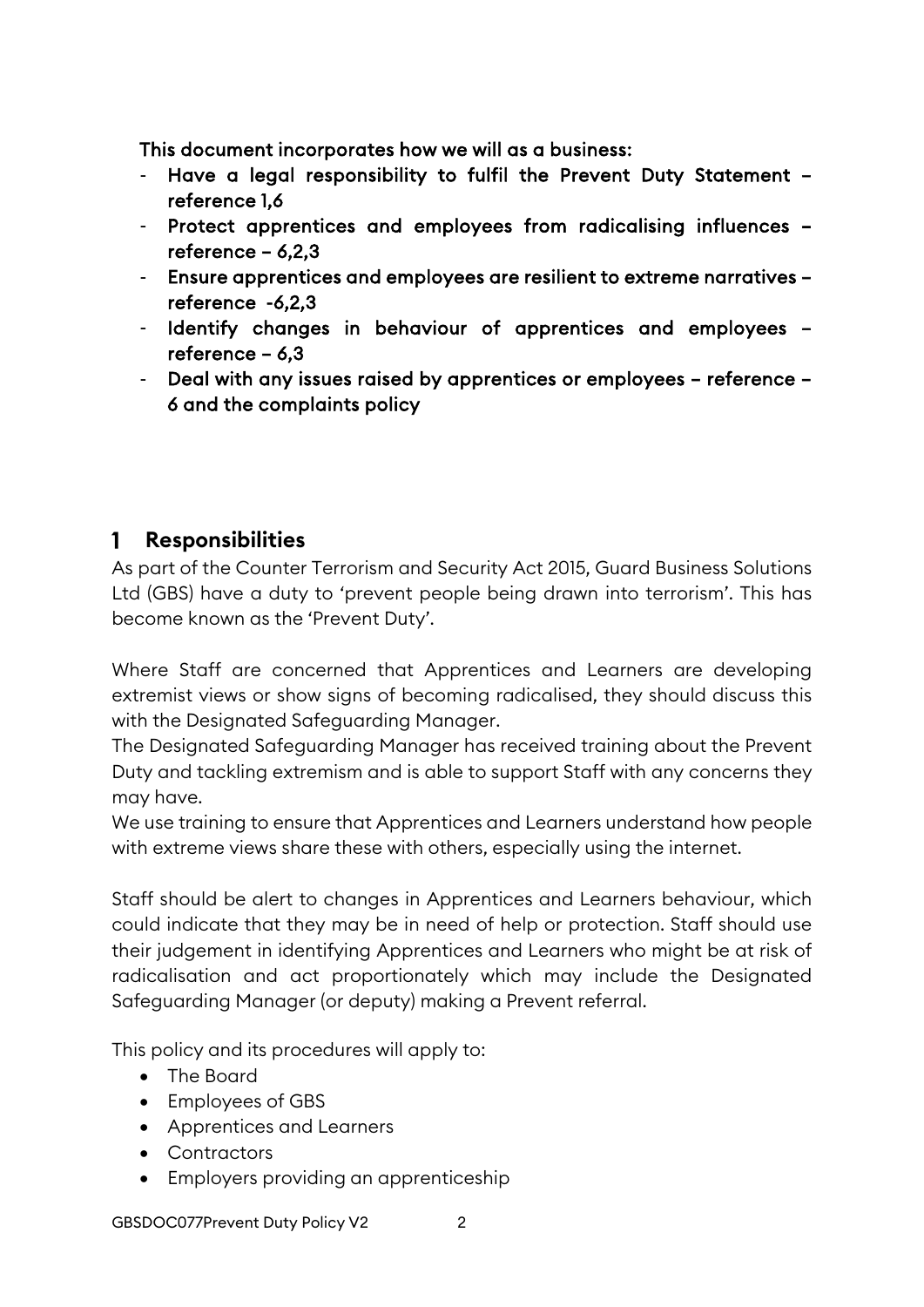- All other users of GBS
- All GBS Training activities

The policy and procedure will always apply when GBS is providing services or activities that come under the responsibility of the organisation.

GBS recognises that the Prevent Strategy is everyone's responsibility. Everyone who encounters Apprentices and Learners, their families and carers, has a role to play.

### **What is Terrorism/Extremism**

Terrorism covers all forms of extremism, both violent and non-violent and is defined in the national Prevent Strategy as any vocal or active opposition to fundamental British Values, including democracy, the rule of law, individual liberty, and mutual respect and tolerance of different faiths and beliefs. This also includes calling for the death of members of the armed forces.

'Prevent' covers internal and domestic terrorist threats, and includes the activities of far-right groups, and animal rights groups.

### **Radicalisation**

Radicalisation is defined as the process by which people come to support terrorism and extremism and, in some cases, to then participate in terrorist groups. There is no obvious profile of a person likely to become involved in extremism or a single indicator of when a person might move to adopt violence in support of extremist ideas.

Apprentices and Learners may be vulnerable to extremist ideology and radicalisation. Similar to protecting Apprentices and Learners from other forms of harm and abuse, protecting Apprentices and Learners from this risk is part of our safeguarding approach.

There is no single way of identifying whether a learner is likely to be susceptible to an extremist ideology. Background factors combined with specific influences such as family and friends may contribute to a learner's vulnerability. Similarly, radicalisation can occur through many different methods (such as social media) and settings (such as the internet).

Early indicators of radicalisation or extremism may include:

- showing sympathy for extremist causes
- glorifying violence, especially to other faiths or cultures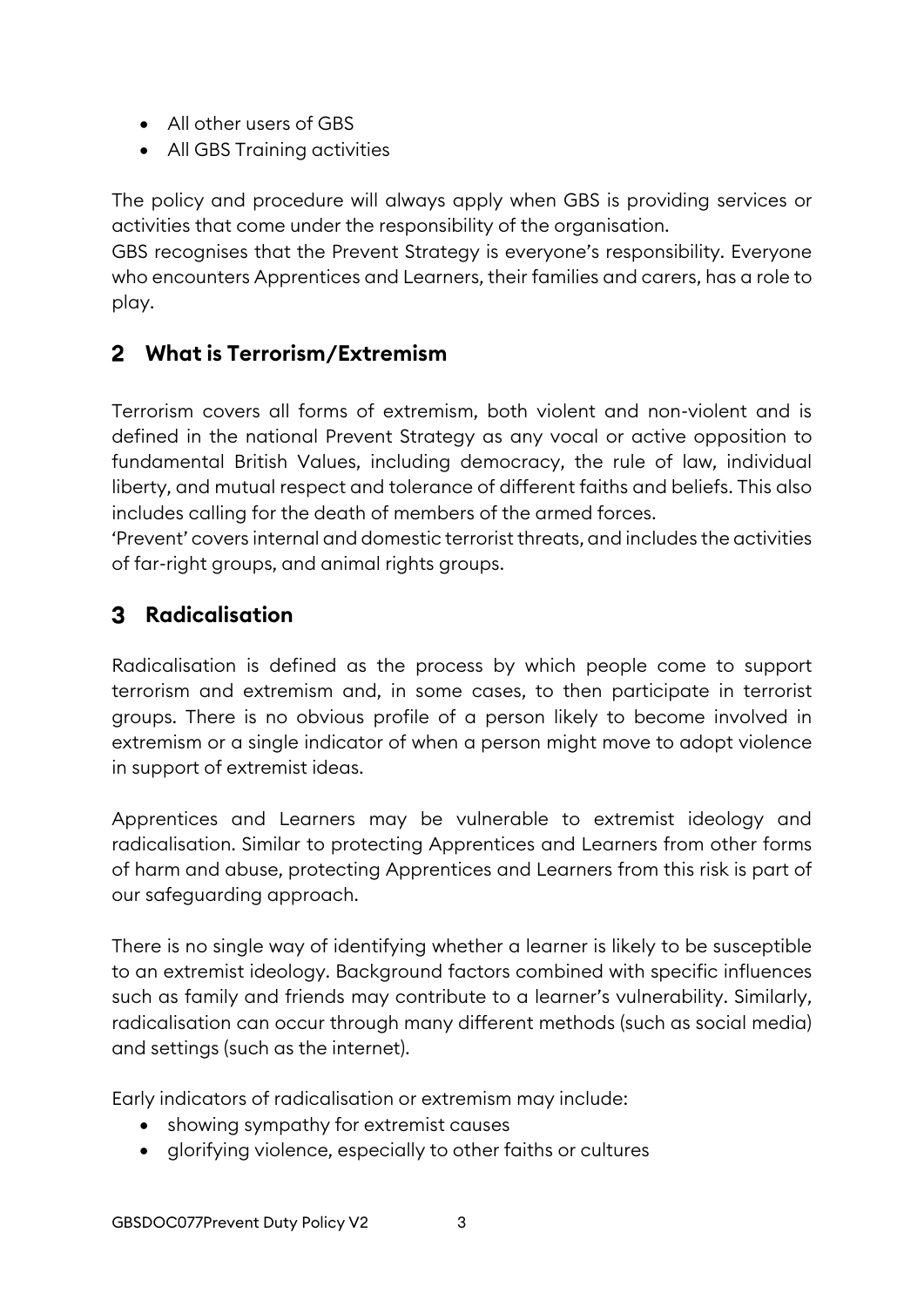- making remarks or comments about being at extremist events or rallies outside school, college, university or other settings
- evidence of possessing illegal or extremist literature
- advocating messages similar to illegal organisations or other extremist groups
- out of character changes in dress, behaviour and peer relationships (but there are also very powerful narratives, programmes and networks that young people can come across online so involvement with particular groups may not be apparent.)
- secretive behaviour
- online searches or sharing extremist messages on social network profiles
- intolerance of difference, including faith, culture, gender, race or sexuality
- graffiti, art work or writing that displays extremist themes
- attempts to impose extremist views or practices on others
- verbalising anti-Western or anti-British views
- advocating violence towards others

It is possible to protect vulnerable people from extremist ideology and intervene to prevent those at risk of radicalisation being radicalised. As with other safeguarding risks, staff should be alert to changes in Apprentices and Learners behavior, which could indicate that they may be in need of help or protection.

Where deemed appropriate, GBS will seek external support for Apprentices and Learners through referrals to the Channel Program. This program aims to work with the individuals to address their specific vulnerabilities and prevent them becoming further radicalised.

### **The Prevent Duty**

The Prevent duty should be part of schools, college, universities and training providers wider safeguarding obligations. Designated Safeguarding Leads and other senior leaders should familiarise themselves with the revised Prevent Duty guidance: for England and Wales, especially paragraphs 57-76, which are specifically concerned with schools (and also covers childcare). The guidance is set out in terms of four general themes: Risk assessment, working in partnership, staff training, and IT policies.

### **What is Channel**

Channel is a key element of the Prevent Strategy. It is a multi-agency approach to protect people at risk from radicalisation using collaboration between local authorities, statutory partners, the police and local community to: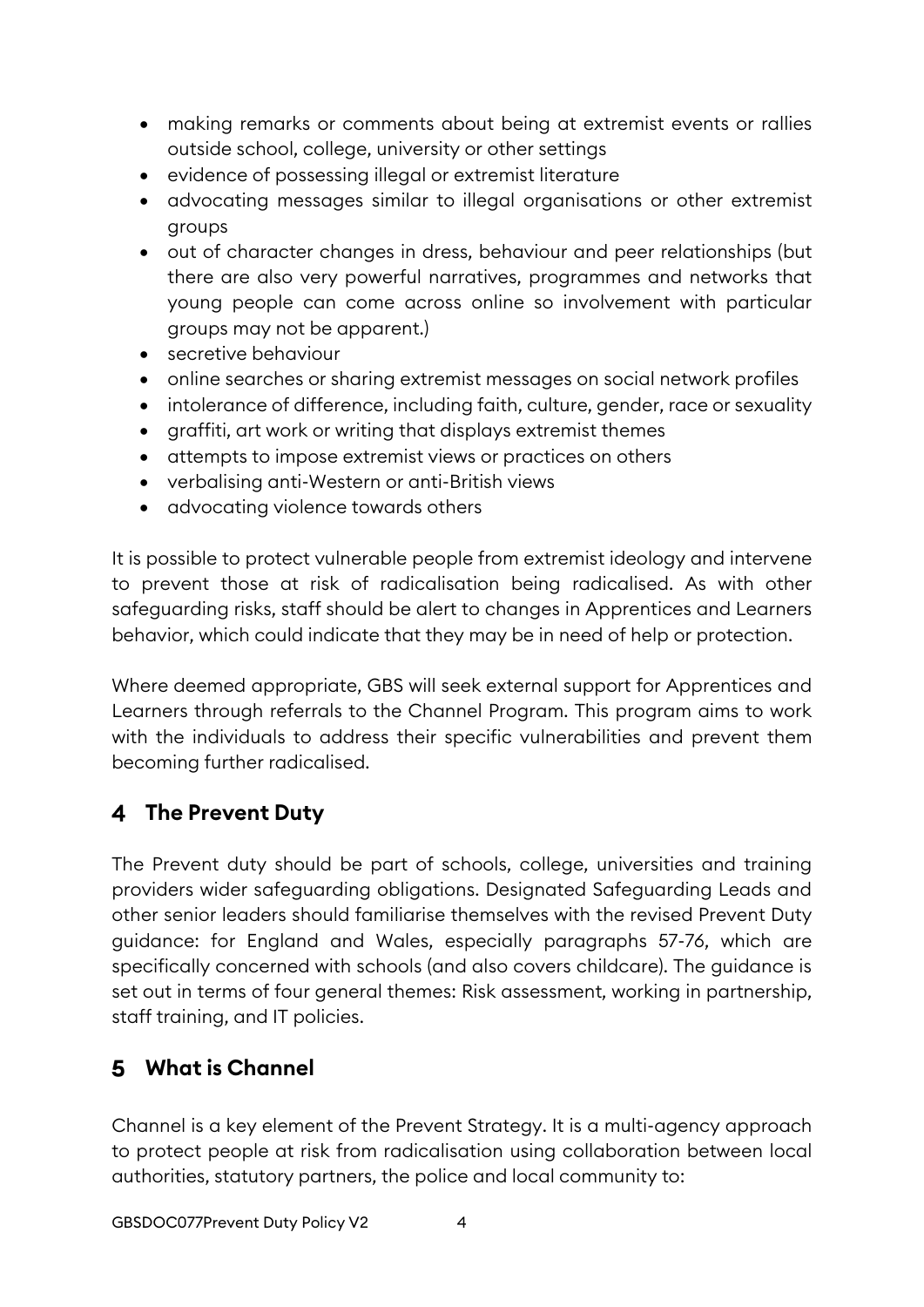- Identify individuals at risk of being drawn into terrorism
- Assess the nature and extent of that risk
- Develop the most appropriate support plan for the individual concerned

The following indicators identify factors that may suggest a young person, or their family may be vulnerable to being drawn into extremism:

- Identify crisis distance from culture religious heritage and uncomfortable with their place in the society around them.
- Personal crisis family tensions, sense of isolation, adolescence low selfesteem, disassociation from existing friendship groups and becoming involved with a new and different group of friends searching for answers to questions about identity, faith and belonging.
- Personal circumstances migration, local community tensions, events affecting Country and region, alienation from UK values having a sense of grievance that is triggered by personal experience of racism or discrimination or aspects of Government policy, unmet aspirations, perceptions of injustice feeling of failure, rejection of civic life, criminality, experiences of imprisonment, poor resettlement, reintegration, previous involvement with criminal groups.

The process of radicalisation is different for every individual and can take place over an extended period or within a very short time frame. Safeguarding from extremism is no different to how staff would share a concern about drugs, physical and sexual abuse or any other safeguarding concern.

Potential indicators of radicalisation are listed below;

- Use of inappropriate language
- Possession or accessing violent extremist literature
- Behavioral changes
- The expression of extremist views
- Advocating violent actions and means
- Association with known extremists
- Articulating support for violent extremist causes or leaders
- Using extremist views to explain personal disadvantage
- Joining or seeking to join extremist organisations
- Seeking to recruit others to an extremist ideology

Any prejudice, discrimination or extremist views, including derogatory language, displayed by Apprentices and Learners or staff will always be challenged and where appropriate will be dealt with in line with the Apprentices and Learners Disciplinary Policy and the Code of Conduct for staff.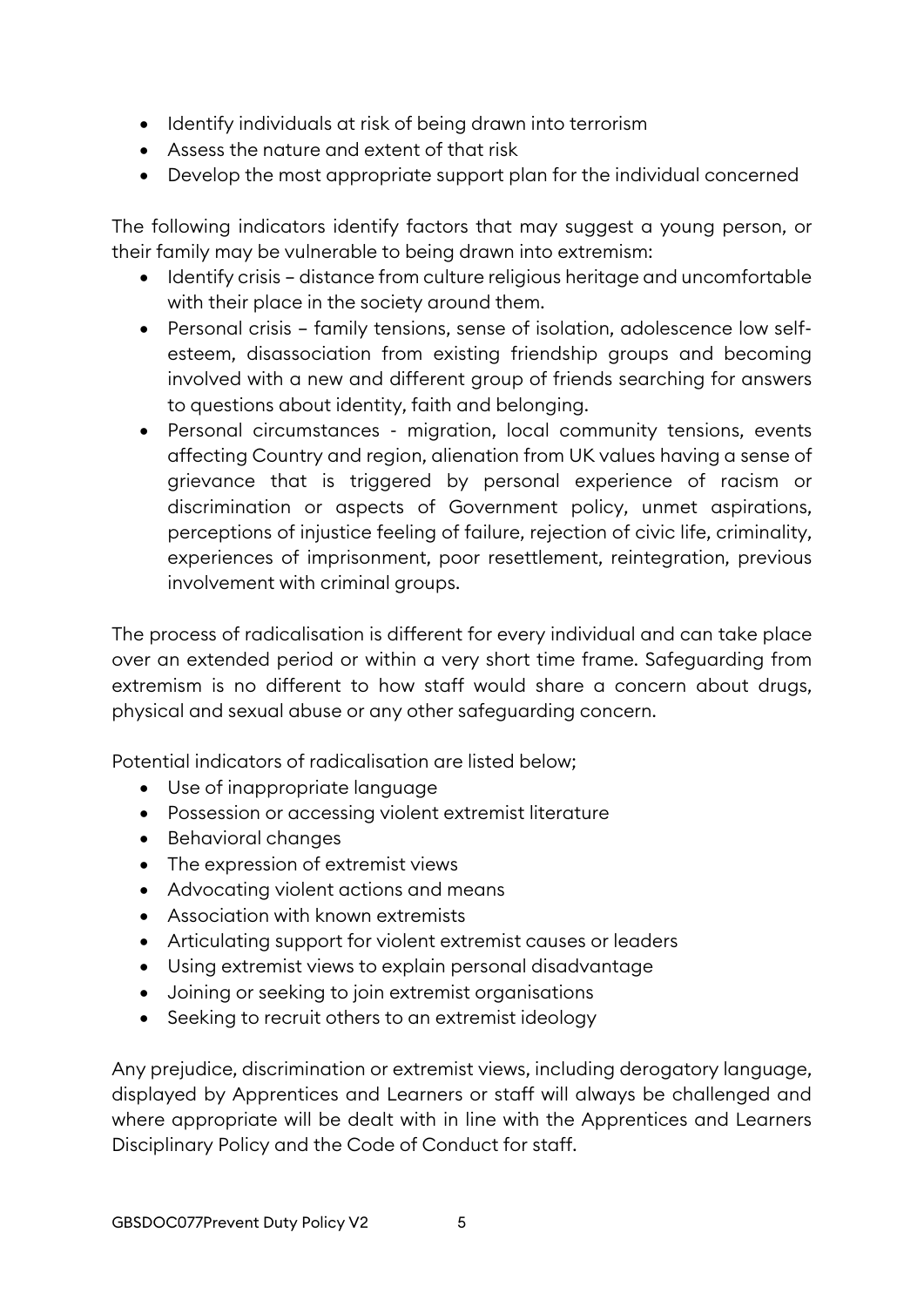Staff should use their professional judgement and discuss with the Designated Safeguarding Lead if they have any concerns. Once assessed, and if appropriate, this will be referred into the Channel Panel Process.

## **Responsibilities of GBS and our duty to Apprentices and Learners**

The Board will:

- 1. Ensure that GBS has an effective Prevent Policy in place which is updated annually, kept on display for all to see, and that GBS contributes to inter-agency working in line with statutory guidance 'Working Together To Safeguard Children 2015' and 'Keeping Children Safe in Education 2020'.
- 2. Ensure that the Prevent arrangements take into account the procedures and practice of the local authority as part of the interagency safeguarding procedures set up by the Local Safeguarding Children Board (LSCB).
- 3. Ensure that GBS complies with the Prevent Duty as set out in the Counter Terrorism and Security Act 2015.
- 4. Ensure that the policies and procedures in place enable appropriate action to be taken in a timely manner to safeguard and promote Apprentices and Learners' welfare.
- 5. Appoint a Board Member with responsibility for Prevent who will liaise with the CEO and the Designated Safeguarding Manager.
- 6. Ensure that a Designated Safeguarding Manager is appointed to lead on Prevent, advise/support staff and liaise with the Local Authority and other agencies. He/she will have status/authority to carry out the role e.g. commit resources to prevent and direct staff as appropriate.
- 7. Give scrutiny to regular reports which will provide detail on the numbers and types of prevent concerns which have arisen.
- 8. Ensure that any deficiencies or weaknesses in Prevent arrangements are remedied without delay.
- 9. Ensure that a member of the Board is nominated to liaise with the designated officer for the relevant local authority and partner agencies in the event of a Prevent concern allegation being made against the CEO.

The CEO has:

Overall responsibility for and oversight of Prevent within GBS and will ensure through GBS Senior Management Team and the Personal Development Welfare and Behavior Action Group that: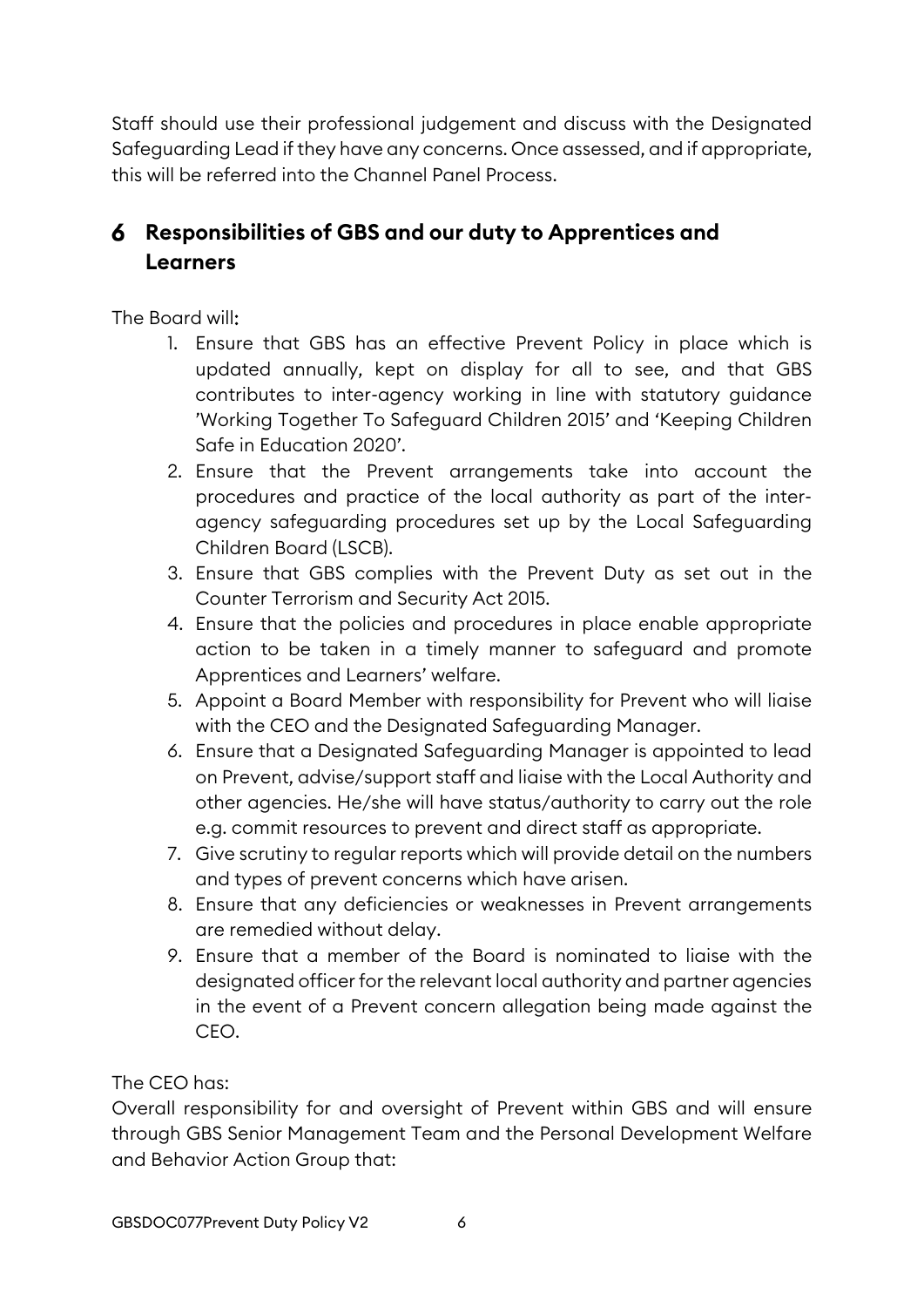- 1. Prevent policies and procedures and any linked prevent policies are fully implemented and followed by all staff.
- 2. All staff feel able to raise concerns about poor or unsafe practice regarding Apprentices and Learners and that concerns will be addressed sensitivity and in a timely and appropriate manner.
- 3. Policy/procedures are available to parents/carers and employers on request in addition to being listed on the GBS website and uploaded to apprentices and learners e-portfolio.

The Designated/Deputy Safeguarding Lead/s will:

- 1. Ensure that the Prevent policy, is reviewed annually and the procedures and implementation are reviewed regularly by the Personal Development, Welfare and Behavior Action Group and the Board.
- 2. Ensure that the Prevent Policy is available publicly and that parents/carers and employers are aware of the fact that referrals may be made and the role of GBS in this.
- 3. Provide an Annual Safeguarding report for the Board, detailing any changes to the policy and procedures; training undertaken by self, staff with specific responsibility and all other staff and Board members and number and types of incidents/cases.
- 4. Ensure the quality assurance of the provision of Prevent information, advice and guidance and procedures.
- 5. Ensure there is liaison with employers providing Apprenticeships to ensure proper Prevent arrangements are in place.
- 6. Act as a source of support, advice and expertise to staff on matters of Prevent Duty, when deciding to make a referral, by liaising with relevant agencies.
- 7. Keep detailed, accurate, confidential and secure written records of concerns, disclosures and referrals. Ensure all such records are kept confidentially and securely.
- 8. Liaise with the Safeguarding Team/ any other relevant staff to inform of any issues/ongoing investigations via the Safeguarding Panel.
- 9. Ensure the Safeguarding Team act as a key point of referral for Apprentices and Learners/staff/ parents/carers, offer advice, assess information promptly, take action or refer on to the Designated/Deputy Safeguarding Lead so that GBS can respond swiftly and appropriately to all concerns referrals and disclosures.
- 10. Have access to resources and attend any relevant or refresher training courses at least every two years.

The Personal Development Welfare and Behavior Action Group will: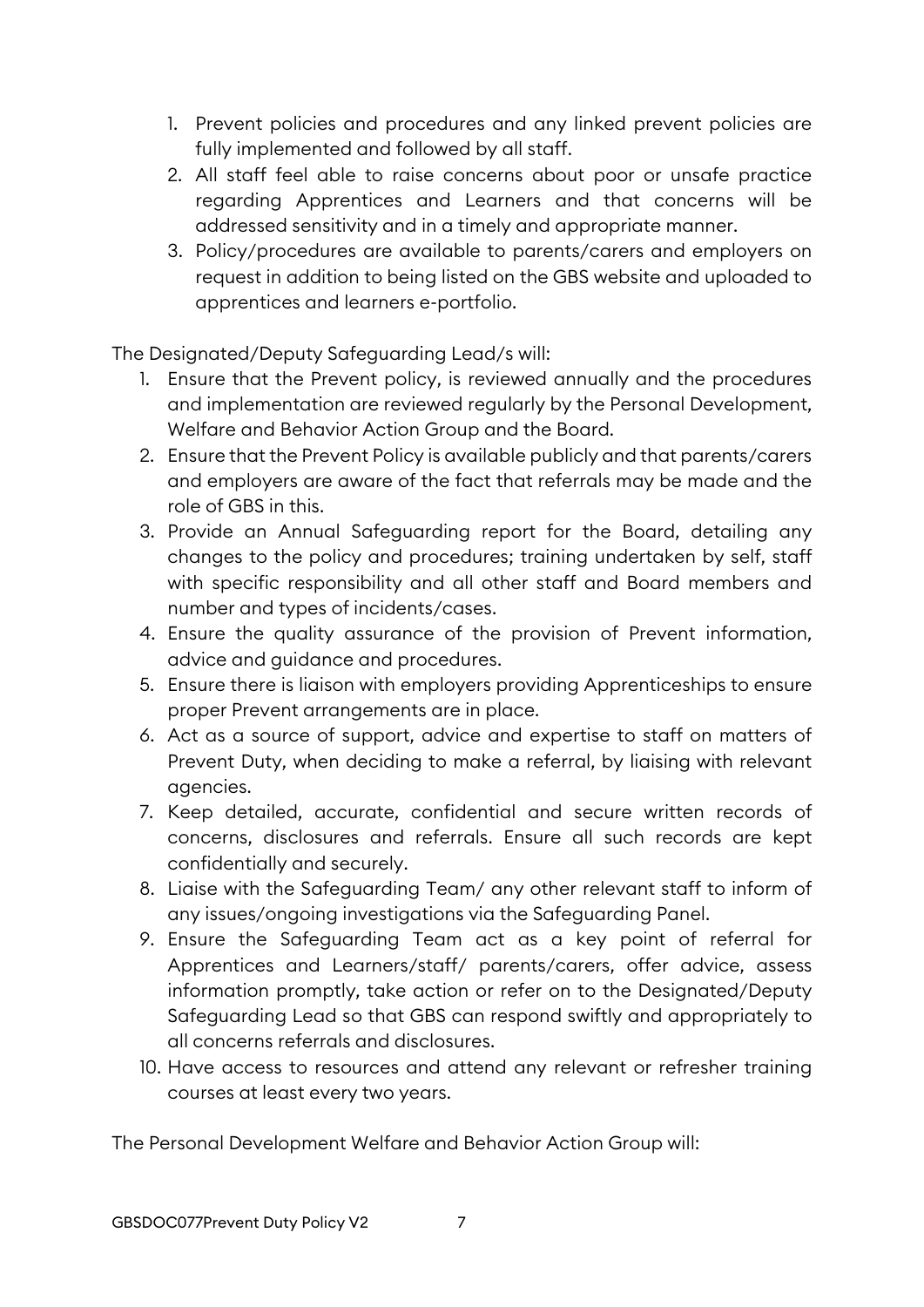- 1. Oversee and review the Prevent Policy and Procedures, including linked policies.
- 2. Raise awareness of developments in Prevent legislation and good practice.
- 3. Ensure the quality assurance of provision of Prevent information, advice and guidance.
- 4. Ensure compliance with national guidance through annual audits.
- 5. Receive and commission reports from the Safeguarding panel
- 6. Receive and monitor reports relating to Prevent in the curriculum.
- 7. Monitor the staff and Boards' workforce development record in relation to Prevent.

Trainers and Skills Coaches will:

- 1. Be familiar with the process to raise concerns about poor or unsafe practice regarding Apprentices and Learners
- 2. Ensure that the Prevent Policy is available publicly in training rooms and within apprentice and learner eportfolios
- 3. Regularly update CPD and training relating to Prevent Duty

Apprentices and Learners will:

- 1. Receive a full and thorough Information, Advice and Guidance session detailing GBS's commitment to Prevent Duty
- 2. Receive a full apprenticeship induction confirming GBS's commitment to Prevent Duty and the measures put in place to protect apprentices from radicalising influences
- 3. Have access to GBS Prevent Policy in their e-portfolio
- 4. Be aware of how to raise a confidential Note of Concern/Disclosure Form
- 5. Receive regular Trainer/Skills Coach support where apprentice and learner behaviors are monitored for changes
- 6. Receive regular GBS Newsletters with an ongoing thread including Safeguarding and Prevent Duty

## **Induction Training**

Induction Training for staff is mandatory and should include a minimum of;

- the Prevent Policy;
- the Safeguarding Policy
- the Safer Recruitment Policy
- the Staff Behaviour Policy (sometimes called a Code of Conduct);

DSL/DDSLs attend training every two years; and in addition to formal training, their knowledge and skills are refreshed at regular intervals, at least annually.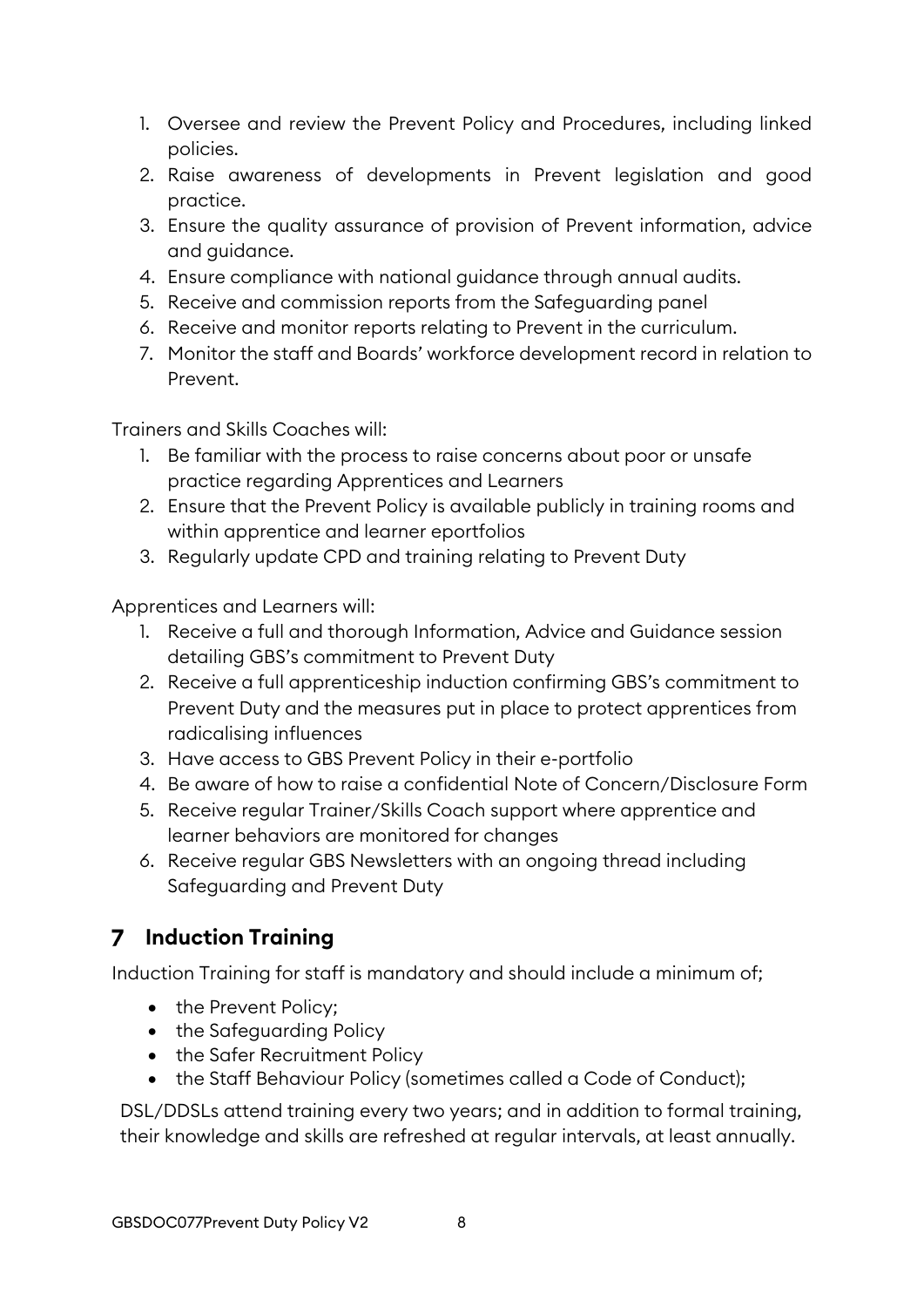All other staff receive regular safeguarding and child protection updates as required, but at least annually, to provide them with relevant skills and knowledge to safeguard Apprentices and Learners effectively. Training staff receive more thorough training to assist with the delivery of Prevent and British values to all Apprentices and Learners.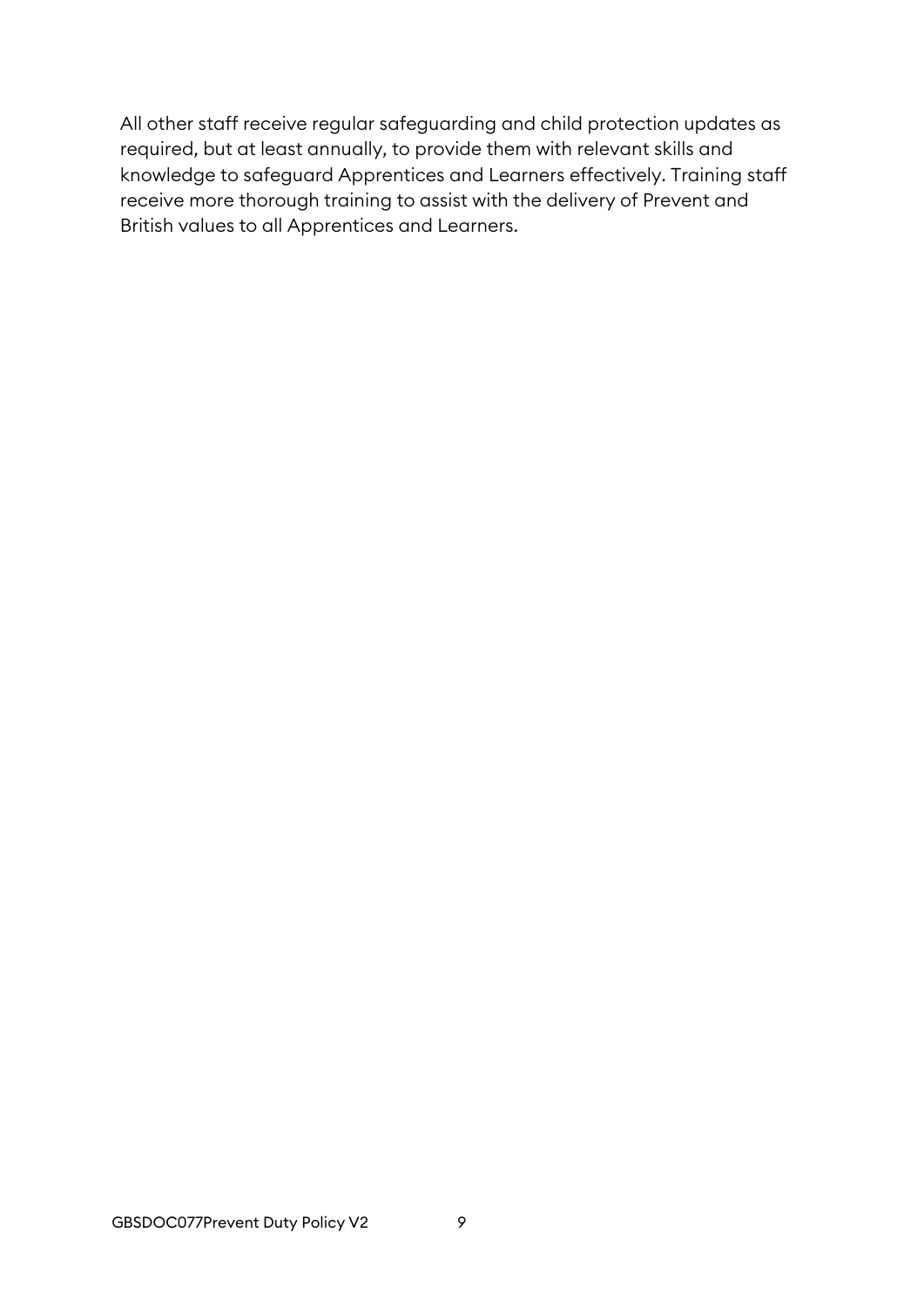#### **Appendix A**

All prevent concerns should be submitted to the Safeguarding Manager on the note of concern form immediately.

Kirsty Mackell is GBS's Designated Safeguarding Lead (DSL). If at any time Apprentices and Learners and, or a GBS staff member would like to speak to the DSL they are able to do so via email; [kirsty.mackell@gbs-ltd.co.uk](mailto:kirsty.mackell@gbs-ltd.co.uk), and via phone on 07443 662209.

Andy Carroll is the Deputy Designated Safeguarding Officer and can be contacted on 07503622616 or via email [andy.carroll@gbs-ltd.co.uk](mailto:andy.carroll@gbs-ltd.co.uk) if the Designated Safeguarding Lead is unavailable.

Rachel Longmate is the designated Board member for Safeguarding and SEND and can be contacted via email [Rachel.Longmate@gbs-ltd.co.uk](mailto:Rachel.Longmate@gbs-ltd.co.uk)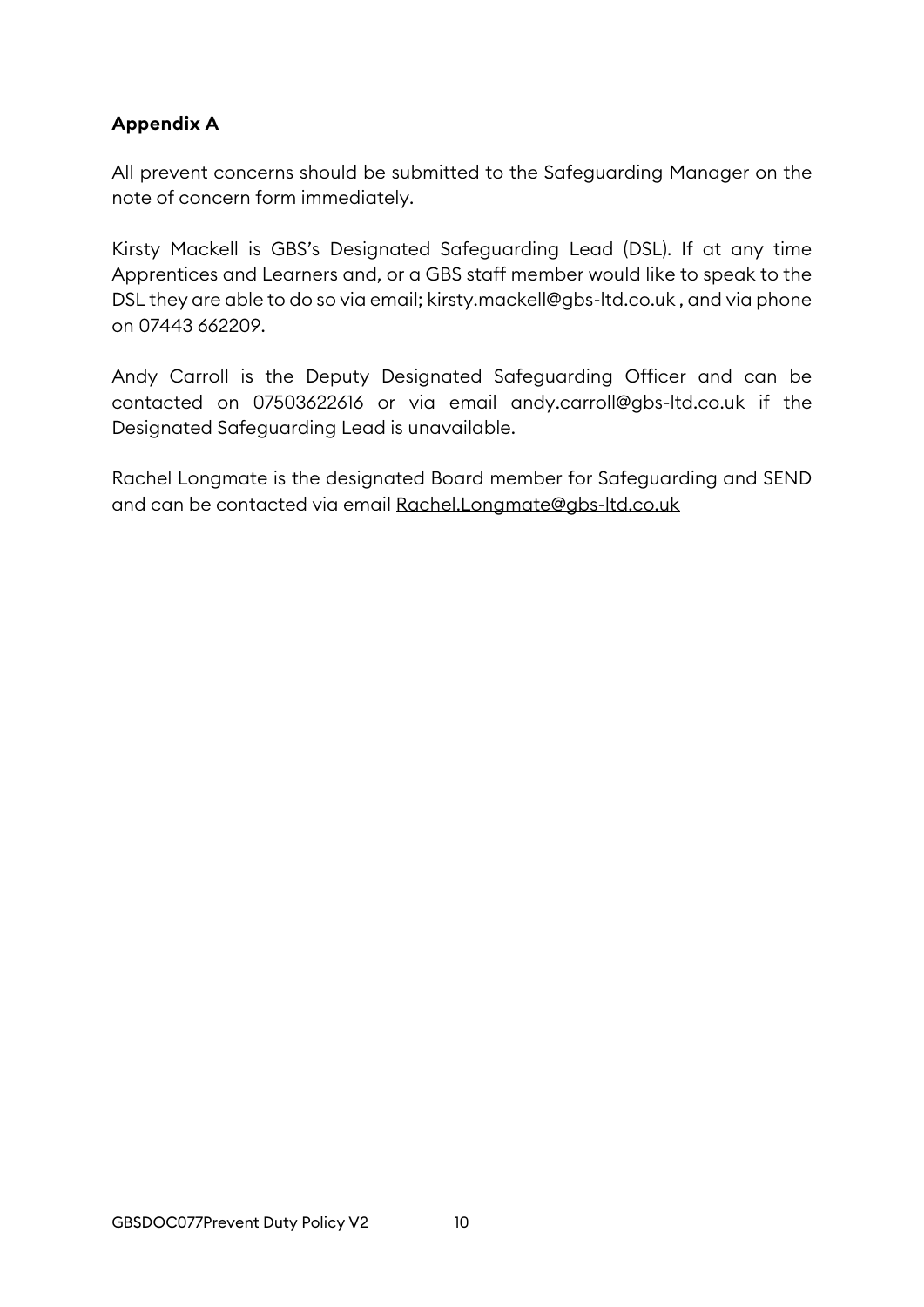

# Note of Concern/ Disclosure Form

| Student Name     |  |
|------------------|--|
| D. Q.B           |  |
| Course/Programme |  |
| Company          |  |
| Reported by      |  |
| Reported to      |  |
| Date reported    |  |

| Details/ Type of Concern/Disclosure/ Current external agency involvement |  |  |
|--------------------------------------------------------------------------|--|--|
|                                                                          |  |  |
|                                                                          |  |  |
|                                                                          |  |  |
|                                                                          |  |  |
|                                                                          |  |  |
| Action                                                                   |  |  |
|                                                                          |  |  |
|                                                                          |  |  |
|                                                                          |  |  |
|                                                                          |  |  |
| Confirm Safeguarding concern referred to DSL = Yes / No                  |  |  |
| Follow Up/Outcome                                                        |  |  |
|                                                                          |  |  |
|                                                                          |  |  |
|                                                                          |  |  |
|                                                                          |  |  |
|                                                                          |  |  |
|                                                                          |  |  |
| Completed By                                                             |  |  |